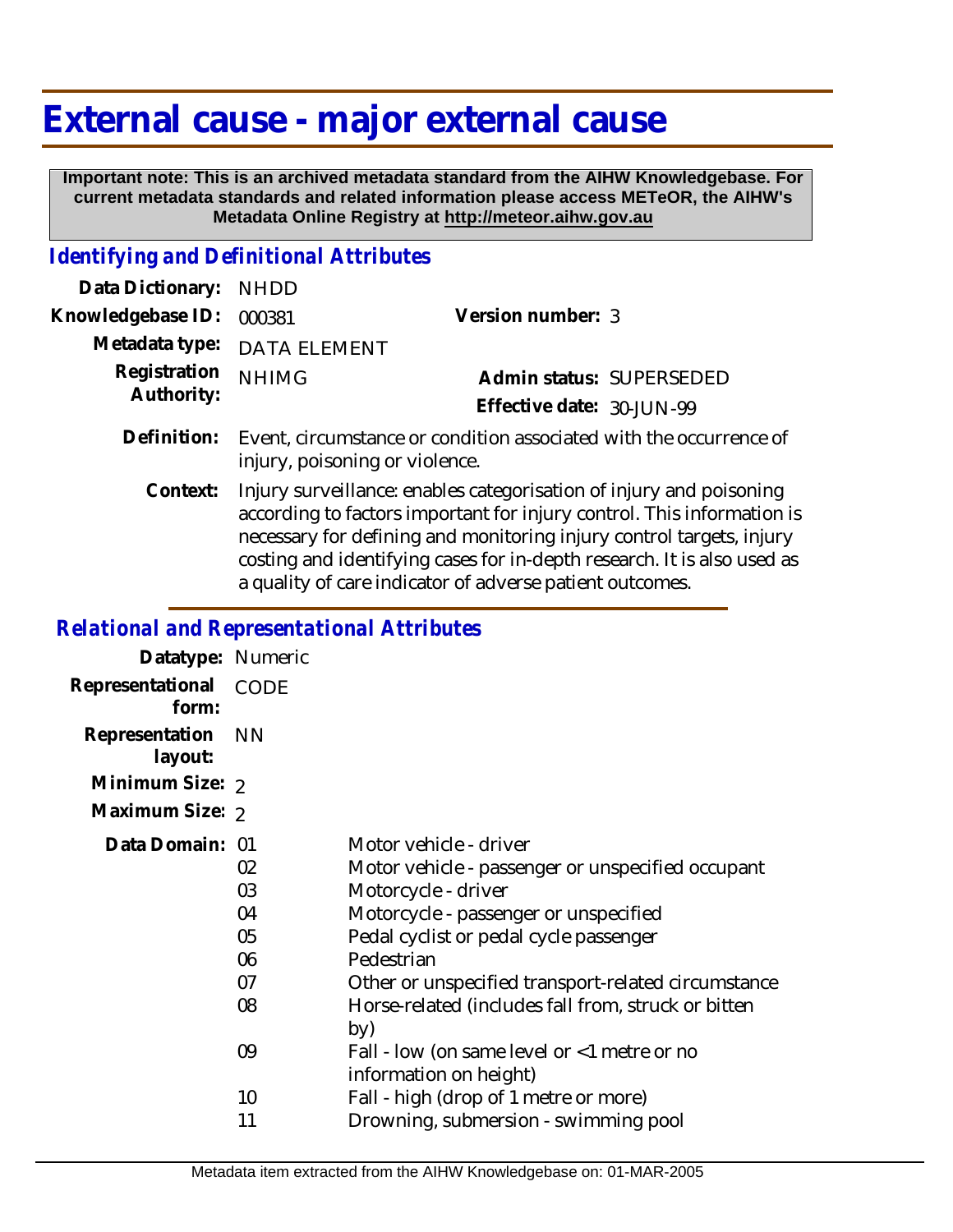12 13 14 15 16 17 18 19 20 21 22 23 24 25 26 27 28 29 Drowning, submersion - other than swimming pool (excludes drowning associated with water craft [07]) Other threat to breathing (including strangling and asphyxiation) Fire, flames, smoke Hot drink, food, water, other fluid, steam, gas or vapour Hot object or substance, not otherwise specified Poisoning - drugs or medicinal substance Poisoning - other substance Firearm Cutting, piercing object Dog-related Animal-related (excluding Horse [08] and Dog [21]) Struck by or collision with object or person Machinery in operation **Electricity** Hot conditions (natural origin) sunlight Cold conditions (natural origin) Other specified external cause Unspecified external cause

Guide For Use: This data domain is for use in injury surveillance purposes only, when it is not possible to use a complete ICD-9-CM code (eg. nonadmitted patients in emergency departments).

> Select the item which best characterises the circumstances of the injury, on the basis of the information available at the time it is recorded. If two or more categories are judged to be equally appropriate select the one that comes first in the code list. The major external cause group must always be accompanied by a human intent code (see data element Human intent of external cause of injury - injury surveillance).

Related metadata: supersedes previous data element External cause version 2 is used in conjunction with External cause - human intent version 3 is used in conjunction with Place of occurrence of external cause of injury - non-admitted patient version 3 is used in conjunction with Narrative description of injury event version 1 is used in conjunction with Nature of main injury - non-admitted patient version 1 is used in conjunction with Bodily location of main injury version 1 is used in conjunction with Activity when injured version 1 has been superseded by External cause - non-admitted patient

version 4